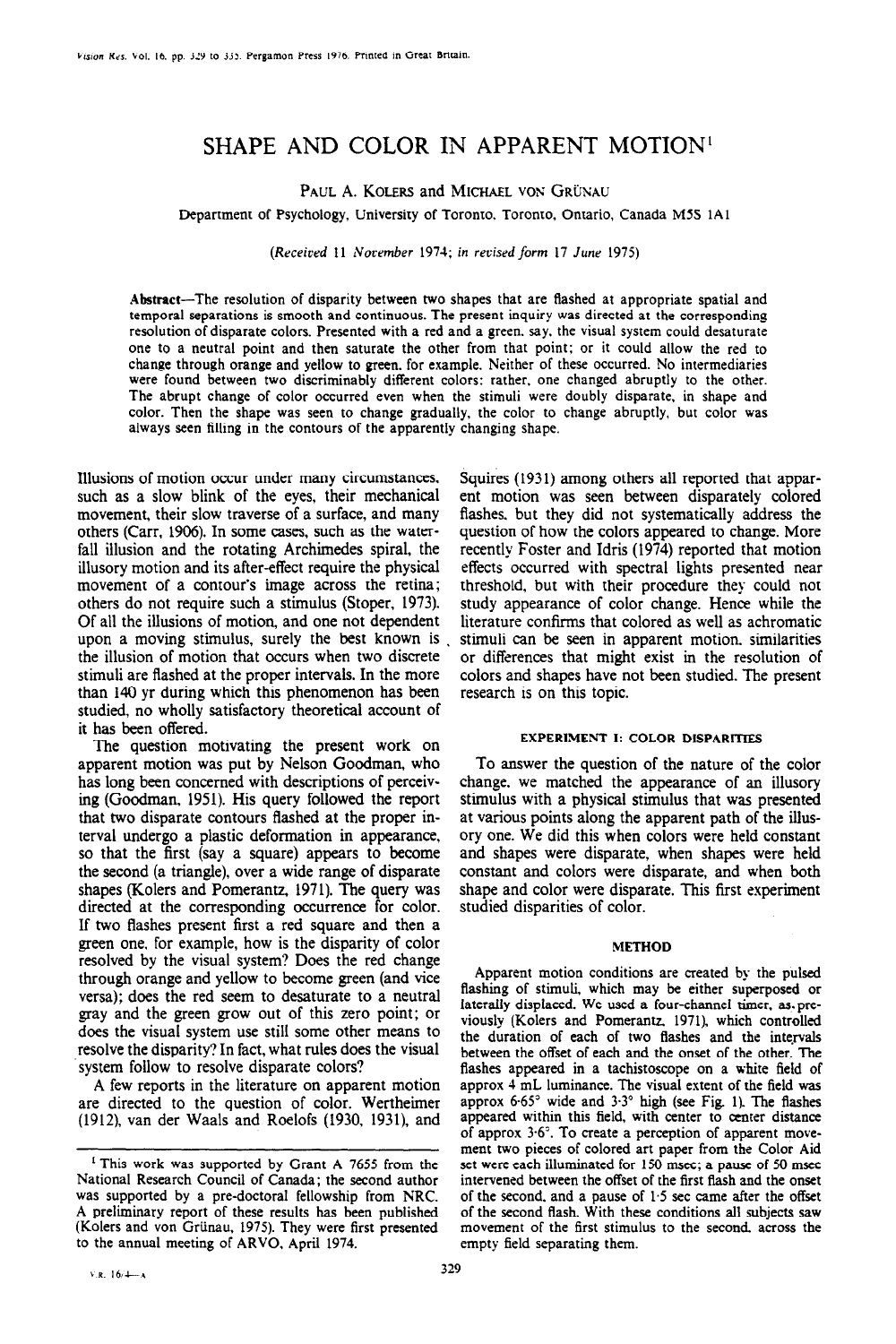

Fig. 1. Observer's view of the display. A screen  $6.65^\circ$ wide  $\times$  3.3° high was continuously illuminated by cycles of white light from gas-discharge lamps. During two parts of the four-part cycle, patches of colored paper appeared at the two places indicated by hatched lines. Above the illuminated rectangular field was the row of Fixation points (FP), onlv one of which was luminous during a trial. Above the fixation points was the movable aperture  $(CT)$ , a patch of spectral light. The size and shape of the movable aperture are shown as for Experiment 1.

The main purpose of the experiment was to measure the color of the iilusory object in its passage across the intervening space. This was accomplished by having the subject "match" a patch of spectral light to the color of the illusory object. The match was made in the following way. A movable neon glow lamp was positioned at one of several locations above the rectangular stimulus field (the points marked FP in Fig. I). Above this row a movable aperture exposed spectral light from a Bausch and Lomb grating monochromator (CT in Fig. 1). The subject first aligned the movable aperture with one fixation point; cycIing of the stimuli was then initiated and the subject adjusted the setting of the monochromator until the patch of spectral light (the comparison target) approximated the color of the illusory object as it seemed to pass immediately below the luminous fixation point. Typically, 3-6 cycles of stimulation sufficed to make the match, and five such matches were made for each position, the experimenter changing the monochromator setting in a haphazard fashion after each match. Cycling was then interrupted, the fixation point was changed, and the aperture was moved to alignment with the new point of fixation before cycling was resumed. The positions fixated were presented in random order; and in addition to the measurements just described, measurements were also made of each of the flashes alone, the eye fixated on the point directly above the patch of colored paper.

The matching was of course only approximate. Colored papers are poiychromatic, not spectral, but they have a dominant wavelength. Spectrophotometric measurement of the papers was assumed to be irrelevant to the purpose of the present experiments. In the figures. both means and standard deviations of the matching settings of the monochromator are shown; thus the dominant wavelength of the papers can be estimated from the matches made to the papers when they were ffashed singly. Color Aid papers are commercial artists' papers: we do not know their Munsell equivalents.

Before beginning the tests the subjects were dark-

adapted for about 15 min. and then light-adapted to the level of the white background for 2 min. All observations were monoptic with the right eye. A chin and forehead rest supported the head during measurements.

Three subjects were tested. the two authors and a female undergraduate at the University of Toronto who was paid for her services. This third subject. JW in the figures. came to the experiments naive as to their purpose and to psychophysical observation. She was given several hundred training trials as practice before messurements were taken. but remained uninformed of the purpose of the tests. All three subjects had normal color and spatial vision, as measured with the H-R-R pseudoisochromatic plates and the Bausch and Lomb Orthorater.

First measurements were made to assess the visual system's resolution of disparate colors when their shapes were identical. For this purpose two squares or two triangles were presented. one at each of the positions indicated in Fig. I. The four colors tested were red. green. blue. and yellow. Color Aid 49. 177. 129, and 17. respectively. The shapes were a square and an equilateral triangle of approximately the same area as the square.  $0.81$  deg<sup>2</sup>. To reduce the permutations of shape, color, and direction of morion to a manageable number. each subject was tested at only a few conditions, but with enough overlap between subjects to permit comparisons. Figure 2 summarizes the conditions that were tested. The shapes in the figure show the shape tested. and the arrows indicate the direction of apparent motion. For example. a red triangle was alternated with a yellow triangle. the direction of motion from red to yellow; and a yellow square was alternated with a red square, the direction of motion from yellow to red. Both shapes and both directions of motion were tested with red and green. and with blue and yellow.

#### RESULTS AND DISCUSSION

The results for subject MvG are shown in Fig. 3 for blue squares and triangles alternated with yellow squares and triangles (broken lines). and for green squares and triangles alternated with red squares and triangles (solid lines). There are no systematic differences between squares and triangles (symbols). The arrows in the figure point to the measurement of each of the two flashes in the absence of the second; the vertical bars through the symbols mark  $\pm$  1 S.D. The similarity of measurement when a single colored paper appeared (arrows) and when it was followed after 50 msec by another to give a sense of apparent motion shows that the dynamic condition induced no distortion on the reference condition. The standard



Fig. 2. Combinations of color and shape that were tested.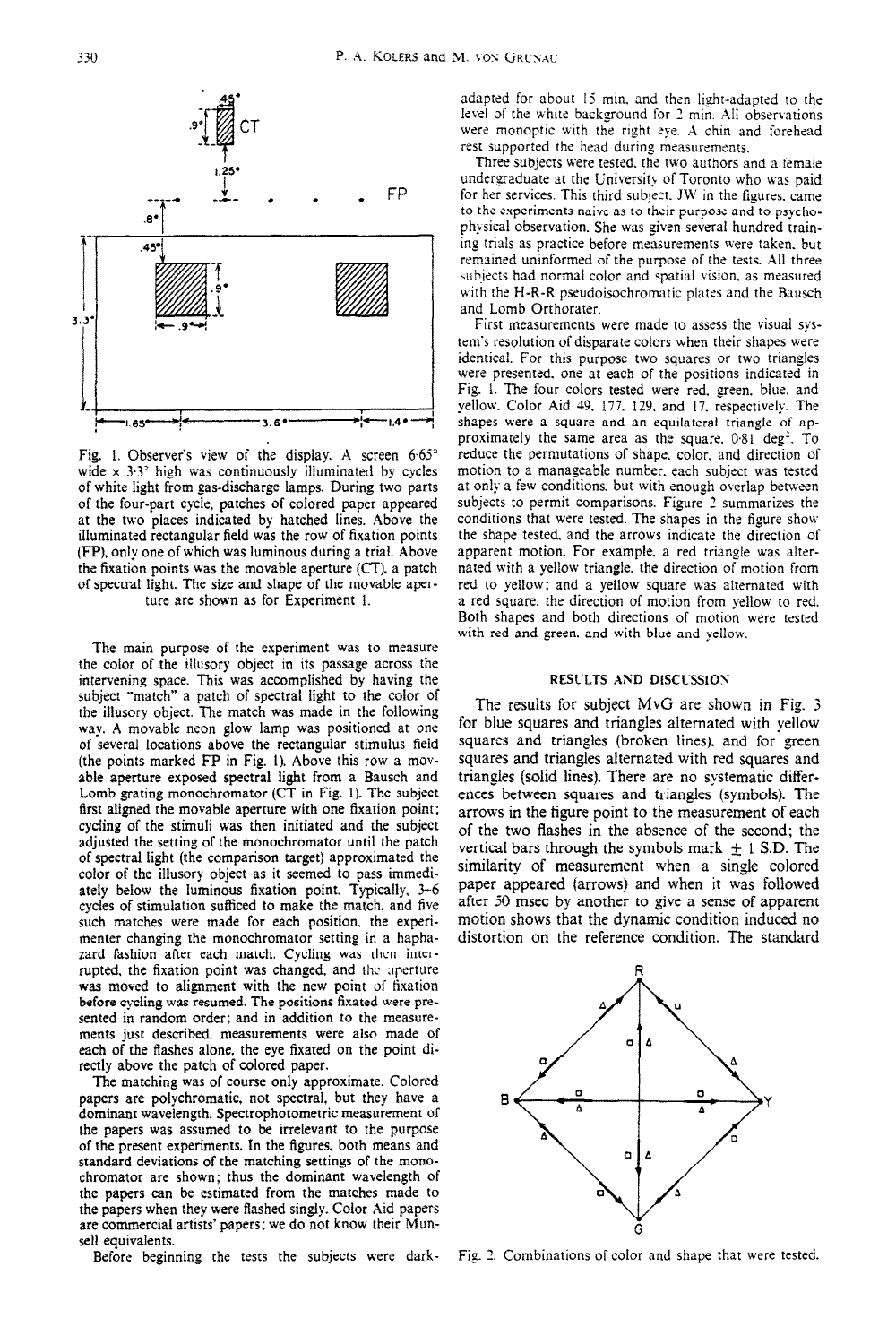

Fig. 3. Results for MvG matching the color of triangles and squares. Green squares or triangles were alternated with red ones (solid lines), and blue ones were alternated with yellow (dashed lines). The arrows point to matches of the stimuli when they were presented singly; the short vertical bars through the symbols mark  $\pm 1$  S.D. The abscissa marks off portions of the path of illusory motion (the distance separating the two patches in Fig. 1) and the ordinate indicates the wave length setting of the monochromator when the spectral patch "matched" the apparently moving illusory object.

deviations show that the judgments were fairly stable. The main result therefore was that the transition between green and red, and between blue and yellow, was always abrupt; there were no intermediary colors. With this person the illusory object retained its initial color appearance through one-quarter of its traverse of the path, and then shifted abruptly to the color of the terminus.

The results for all three subjects matching the color change between two squares is shown in Fig. 4, in one case between a red square and a green one (solid lines), in the other case between a blue and a yellow (dashed lines). Notice that for MvG and PAK the transition in appearance occurred before the half-way point, but for JW it occurred after the half-way point. For alI three subjects the transition was abrupt. Matching color appearance with a monochromator would not, of course, reveal a change in which the first color gradually desaturated to gray and the second grew out from the gray. This possibility was inquired after, but was never reported. Morever, its occurrence would have been revealed by an inability to match monochromator settings to appearance of the illusory object. but subjects were always able to make chromatic matches.

It could be argued that the "distance" between the disparate colors accounts for the abruptness of the color change. Perhaps two plane shapes are in some sense more similar to each other, and thus more readily interchangeable, than two colors. On this reasoning if the two colors were more similar. the

transition might be seen as continuous rather than abrupt. To test this possibility subjects MvG and JW each matched the transition between two reds, and between two greens (Color Aid 49 and 65. and 161 and 177. respectively). In addition, the measurements were made at smaller separations along the path. The results are shown in Fig. 5. The arrows again mark the measurements of a single flash, and the curves mark the results for various points along the path of illusory motion.

For both subjects the transition between the two reds and between the two greens was abrupt. Subject MvG again reported the color change as occurring before the half way point, but for subject JW it occurred after the half way point. With these stimuli, and with all others tested, the finding was that if a difference in color between the two flashes was distinguishable at their physical locations, the termini of movement, that difference would be resolved in an abrupt manner. This observation held for all the chromatic combinations illustrated in Fig. 2; and it held also for achromatic stimuli differing in gray level.

# **ESPERI\IE\T II: COMPARISON OF COLOR AND SHAPE**

The cited work reported that disparities between plane shapes were resolved smoothly and continuously (Kolers and Pomerantz, 1971); the present work found that disparity of color was resolved abruptly. Considerable evidence has been put forward supporting a notion of seriation in visual processing: color is said to be a channel-specific process, for example, hence must occur in some sense "prior to" encoding of shape, which is both channel-specific and "central" (Julesz, 1971; Turvey, 1973). The question must thus be put as to the resolution of disparate shapes in disparate colors. How are these dual disparities resolved?



Fig. **4.** Results for three subjects matching the color when a red square alternated with a green one (solid lines) or a yellow square alternated with a blue one (dashed lines).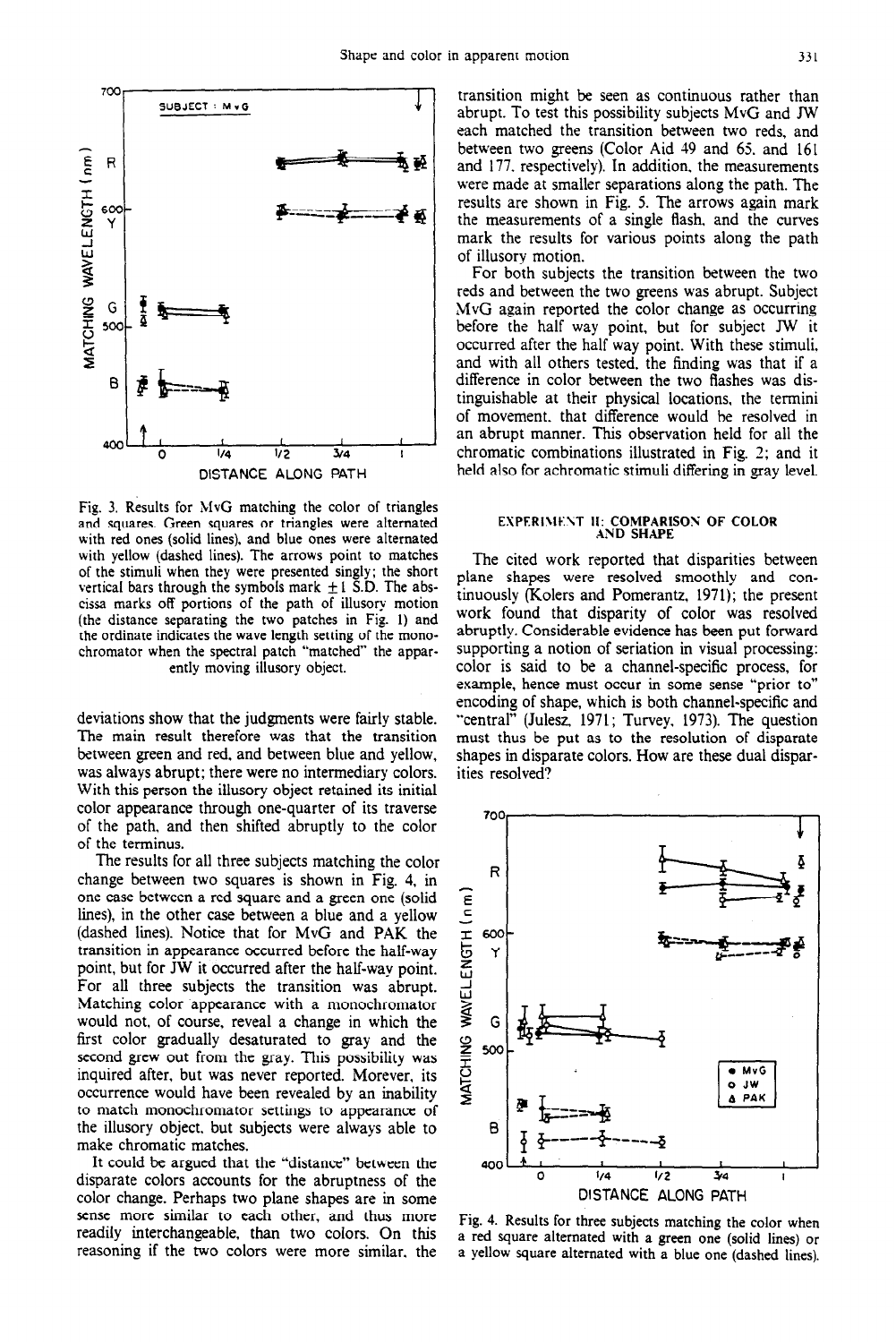

Fig. 5. Results for two subjects matching the transition between two shades of red (solid lines) or two shades of green (dashed lines). The abscissa was divided more finely than in Figs. 3 and 4. Subject MvG reported a transition before the half-way point; subject JW reported it after the half-way point.

#### **METHOD**

To test the question the apparatus was modified so that a variable trapezoid could be changed in a continuous way to change the shape of the patch of spectral light (CT in Fig. I). The trapezoid was a right isosceles triangle as one limit and a square as the other. The square subtended  $0.9$ <sup>o</sup> on each side, closing down to the triangle with a base and height of 0.9°. Thus when a square and triangle were the disparate shapes positioned as in Fig. 1. the viewer could match the color of the illusory object by changing the color of the spectral patch. and match the shape of the illusory object by changing the shape of the patch.

The variable part of the aperture changed the top and side of a square into the hypotenuse of an isosceles right triangle. and vice versa. by pivoting around the bottomright corner of the aperture (a pivoting "hypotenuse"). When the aperture was square, the adjustable line measured 90° to the horizontal; when the aperture was triangular. the adjustable line measured 45' to the horizontal. Settings of this line therefore ranged between 45° and 90°. designating appearances ranging from a triangle through various trapezoids to a square.

The stimuli presented were the same colors as in Experiment I; their shapes were triangle and square. For two subjects (MvG and JW) apparent change from square to triangle and the reverse was well matched by rotation of the triangle's hypotenuse. For the third subject (PAK) the appearance more often was of the hypotenuse of the triangle bending in the middle and moving upward and outward to become side and top of the square. or top and side of the square contracting to become the hypotenuse of the triangle. This subject matched the area of the physically presented shape to the apparent area of the illusory one; the other subjects matched appearance of shapes more directly.

Measurements were made in a fashion similar to that of Experiment I except that as well as adjusting the monochromator to match apparent color, the subject also adjusted the aperture to match apparent shape. Five measurements were made of each variable at each of the distances along the path of illusory motion in various random orders. In addition to the measurement during apparent motion. the two termini were measured for apparent shape and color when each was presented alone; the arrows in the figures mark the latter measurements.

#### **RESL'LTS**

Figure 6 is divided into quadrants. the two on the left for color and the **two on** the right for shape. The top left panel shows the matching values from MvG for change of color of a blue triangle appearing to become a yellow square: the top right panel shows the matching values for change of shape. The color change was abrupt, the shape change was continuous. In the bottom half of the figure the results are shown for a yellow square alternated with a red triangle, and for a red triangle alternated with a yellow square. Again. the color changes were abrupt. the shape changes were graded.

Figure 7 presents the results for subject JW. The top panels are for a green triangle changing into a red square. and a red square changing into a green triangle. The middle panels show the corresponding results for yellow to blue and blue to yellow; and the bottom panels show the results for change from blue to red. In all cases the color changed abruptly, the shape changed in a graded way. For this subject changes of color usually occurred after the half-way point; thus in the middle left panel the illusory object appeared to be yellow through three-quarters of the distance along the path (upper curve) and then abruptly changed to blue (bottom right of the panel), and the blue object appeared to be blue through three-quarters of its path (bottom curve of the middle left panel) and then abruptly changed to yellow.

Figure 8 shows data from the third subject. Again the color changes were abrupt and the shape changes were graded. For the transition from green to blue the change was well-marked; when yellow and green



Fig. 6. Results for MvG matching color and shape. The left panels show the results for color. the right panels show the results for shape. Arrows point to measures of single stimuli flashed briefly; vertical bars mark  $\pm 1$  S.D.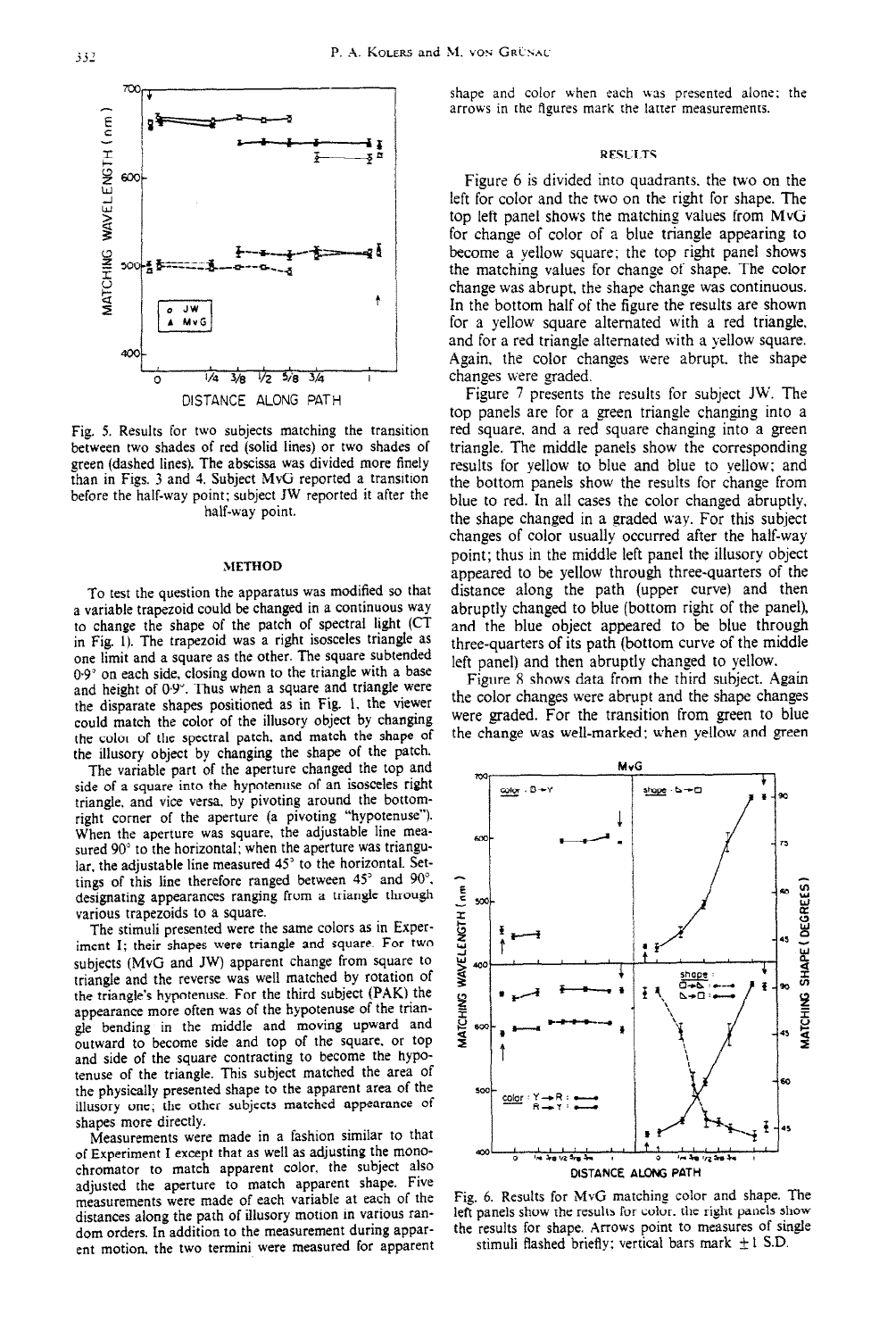

**7.** Results for JW matching color and shape. The transitions in color always occurred beyond the half-way point.

were alternated, however, the results were less consistent and sometimes yellow was matched at the threeeighths point on the abscissa, and sometimes green, hence both values are shown.

There is some suggestion in the data for all three subjects that the square underwent more than half of its apparent shrinkage before the half-way point, and the triangle underwent less than half of its apparent growth before the half-way point. Thus the measurement of the illusory shapes underestimated the area they would have acquired or lost if their graded changes across the path were made up of equal increments and decrements.

#### OTHER OBSERVATIONS

Other conditions were explored qualitatively to test the limits of the results, subjects reporting their observations verbally. The conditions included (1) altemating achromatic contours on a white ground, such as squares or triangles of various shades of gray; (2) alternating black or gray outline figures with colored outline figures. all on a white ground; (3) alternating black, gray, or white squares on a  $50\%$  gray ground with colored triangles on the same gray ground; and (4) alternating black or gray outline figures on a white ground with patches of color on a white ground. In all these tests the colors changed abruptly, the shapes changed continuously. In still other tests the presentations were superposed rather than separated. When the stimuli differed both in color and in shape, it was very easy to see outcomes consistent with all of the preceding conditions: the shape changed in a smooth and continuous way, the color changed abruptly. For example. when a green square was alternated with a red triangle at the same physical location. triangle

changed to square and square to triangle in a graded way, but green changed to red abruptly. However, color was always present in the changing shape. The colored area of the square seemed to shrink as the square changed into a triangle, and the colored area filled in as the triangle grew into a square. The change from one color to another was abrupt, that is to say. but a single color filled in, in a continuous way. the "boundaries" of the apparently changing shape.

#### DISCUSSION

One long-standard explanation of apparent motion was that the visual nervous system perceived a form in two different locations and created a sense of motion to resolve the disparity; another was that the objects in two disparate locations were perceived in a single time-based Gestalt. In both of these accounts perception of form was primary and perception of location and "change" of location was secondary. Anstis (1970) and Kolers and Pomerantz (1971) independently demonstrated that these accounts are not correct; perception of form plays very little role in the perception of apparent motion.

More recently other views have been put forward, extrapolated from neurophysiological findings. The proposal has been made that the action of motion detectors within a receptive field accounts for apparent motion. This proposal has been shown to be erroneous as to receptive fields, for objects with similar stimulatory properties for a receptive field were not seen similarly in motion (Kolers, 1972a). In an intended "proof' of the value of the neurophysiological explanation, moreover, Frisby (1972) found that the readiness of two briefly presented lines to be seen in apparent motion was actually independent of their orientation, results exactly counter to what the neurophysiological analogy would require. (Breakdown of apparent motion following repeated stimulation of



Fig. 8. Results for PAK matching color and shape.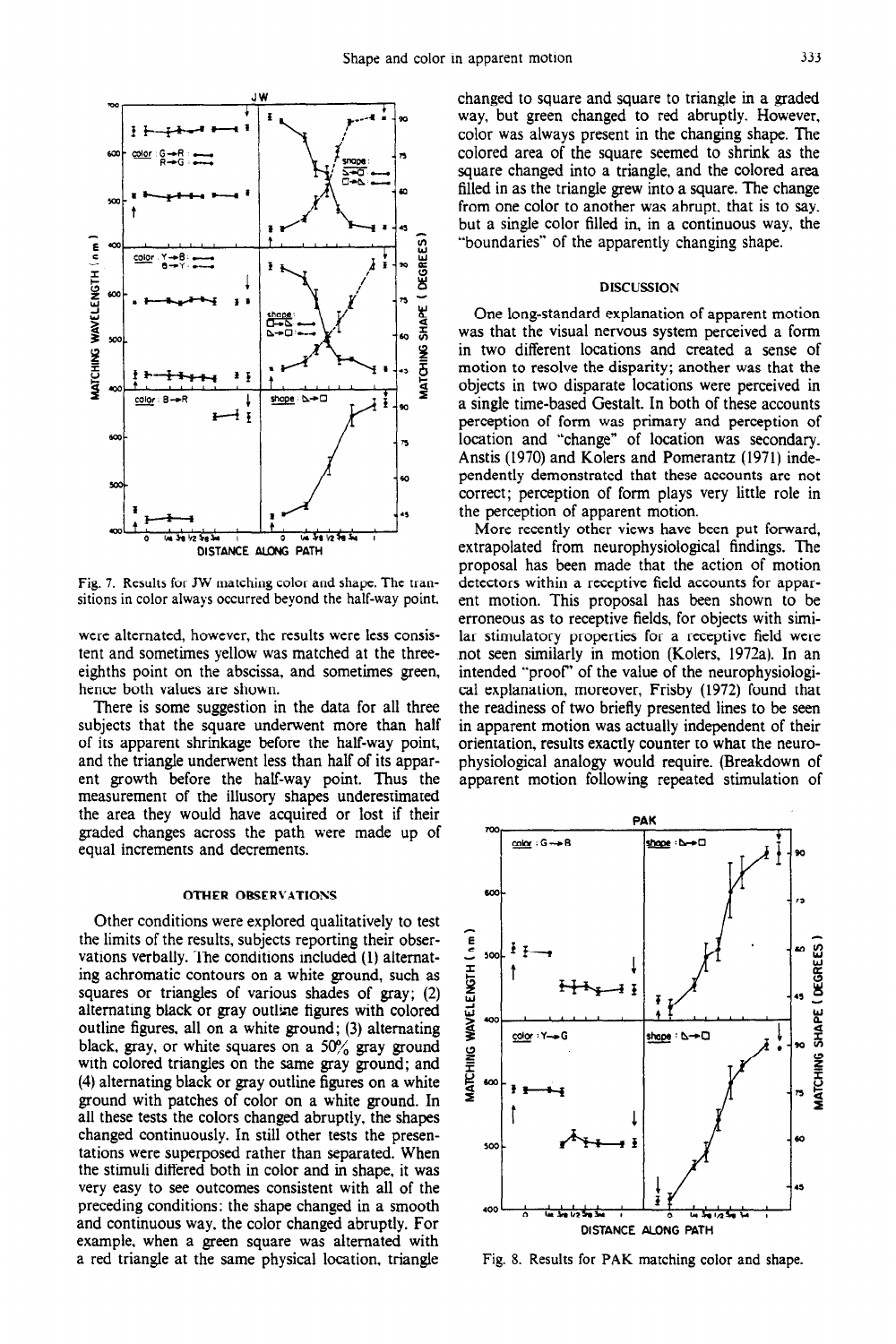a fisrd retinal region did vary with orientation of the lines. Frisby may have been measuring not the perception of motion. therefore. but a figural after-effect of repeated stimulation.) Thus a theory emphasizing the perception of form as primary is not valid. nor is its opposite, a theory based only on excitatory fields or even on the responses of motion-sensitive and orientation-sensitive detectors.

## Subtractive difference-field model

Anstis's (1970) more sophisticated proposal was that two correlated regions of stimulation that differed in their local brightness was the requirement for the motion percept. Using random-dot figures as the stimuli, he found that whenever depth was seen with a pair presented stereoscopically, movement was seen when the two were presented to one eye sequentially. Building on Julesz's (1971) difference-field model of depth. Anstis argued as described.

Both Julesz's and Anstis's accounts are of course incomplete. Julesz's because many conditions in addition to local regions of excitation yield perceptions of depth, temporal asynchrony of spatially separated points, for one (Kolers, 1963); and Anstis's on three counts at least. The first is that although perception of form is not required for and is in no sense prior to the perception of apparent motion. form does play a role in the perception nevertheless. Kolers and Pomerantz (1971) found that although form accounted for only a few per cent of the total variance of their data, those few per cent were stable; in other experiments it was shown that the way apparent movement resolved the difference between two shapes depended upon the particulars of their disparity (Kolers, 1972b. Figs. 7.1, 7.3 and 7.4). This should not have been the case on a simple brightness difference-field or excitation model.

Second, the difference-field explanation would seem to hold only for superposed stimuli of considerable figural density (microstructure). But apparent motion is also perceived when two stimuli are side by side, even a few degees apart, as in Figs. 6-8, above. With two squares as the stimuli, a difference field model would have to predict that near parts of the figures moved together. the right vertical of the left-hand square and the left vertical of the right-hand square, for example. As the neighboring verticals moved. the more distant ones would be left on their own. precluding perception of a whole moving figure. Altematively. the attraction between the near verticals might compel movement of the more distant ones and the squares might be seen to rotate in depth around the near verticals. But this is a difficult perception to attain (Kolers. 1972b). In fact. and third, Braddick (1974) has shown that an account based on a difference-field could hold only across-spatial separation of the correlated regions of less than t5' of angle on the retina. yet apparent movement can be seen across several degrees of spatial separation. In fine, a pointby-point difference-field model does not do full justice to the data partly for the very reason that the Gestalt psychologists first emphasized: figure is an important property of visual stimuli. Excitation and figural properties both enter into the processing of objects in apparent motion.

#### *Two components model*

*The* way in which they enter is not yet wholly clear. Kolers (1972b) proposed that two "systems" mediated apparent motion, one based on signals regarding location of stimuli (called H signals), the other based on signals regarding shape or form (V signals). In the present work we found that the H component affected both cotor and shape equally. whether the flashes were chromatic pairs, achromatic pairs, or a mixture of chromatic and achromatic colors. The V component did not affect color and shape equally; indeed, perhaps does not affect color at all. In addition to supporting the earlier claim that the perception of motion is not due to a single mechanism (Kolers. 1963). these results further limit the applicability of a brightness-difference model. These various arguments have implications for a theory of visual perception of form.

One line some accounts have taken is a serial processing model. It is supposed that perceptions are due to operations at successive locations in a chain. each working on the product of the process immediately preceding. Theories that propose that color is coded before shape. or shape coded before or after movement. or movement before or after depth are the kind of stage-wise account that is meant. The compelling counter-evidence from the study of apparent motion is that the mechanisms for form and motion interact. and similarly those for color and form interact. For example, when the red square and green triangle were alternated, the shapes were seen to change continuously, the colors to change abruptly. but color always filled in the contour of the form undergoing apparent alteration of shape. Since, despite the abruptness of the color change, the color mechanism did fill in the gradually changing shape. the color systern must have monitored the operations of the shape system. Color information cannot be coded before shape information if it can follow change of shape in this way. A similar argument can be made for the shape and location systems (Kolers. 1972b). Rather than linear or serial decomposition or analysis (theories of perception proposed on the basis of the electrophysiological evidence), these results implicate substantial interaction and mutual modulations of signals in the development of a visual perception.

### *Two theories*

One account of the present findings would maintain that the visual svstem uses two different principles to resolve disparities, digital or quantal for color and brightness, analog or graded for shape and location. *This* difference could be due in part to differential processing of figural and non-figural properties of stimuli. Color and brightness are properties of surfaces. while edges are boundaries between them. The surface and the edge of some achromatic shapes are affected differentially by masking flashes (Kolers, 1962. 1968). For the reduced case of color of a single object. Arend (1973) revived and evaluated positively the notion that the visual system detects only "difference signals" at edges and supplements this information to fill in the surface the edge bounds. In the present more elaborate case the transition between colors is described, an event beyond Arend's discussion except as it is consistent with the notion that